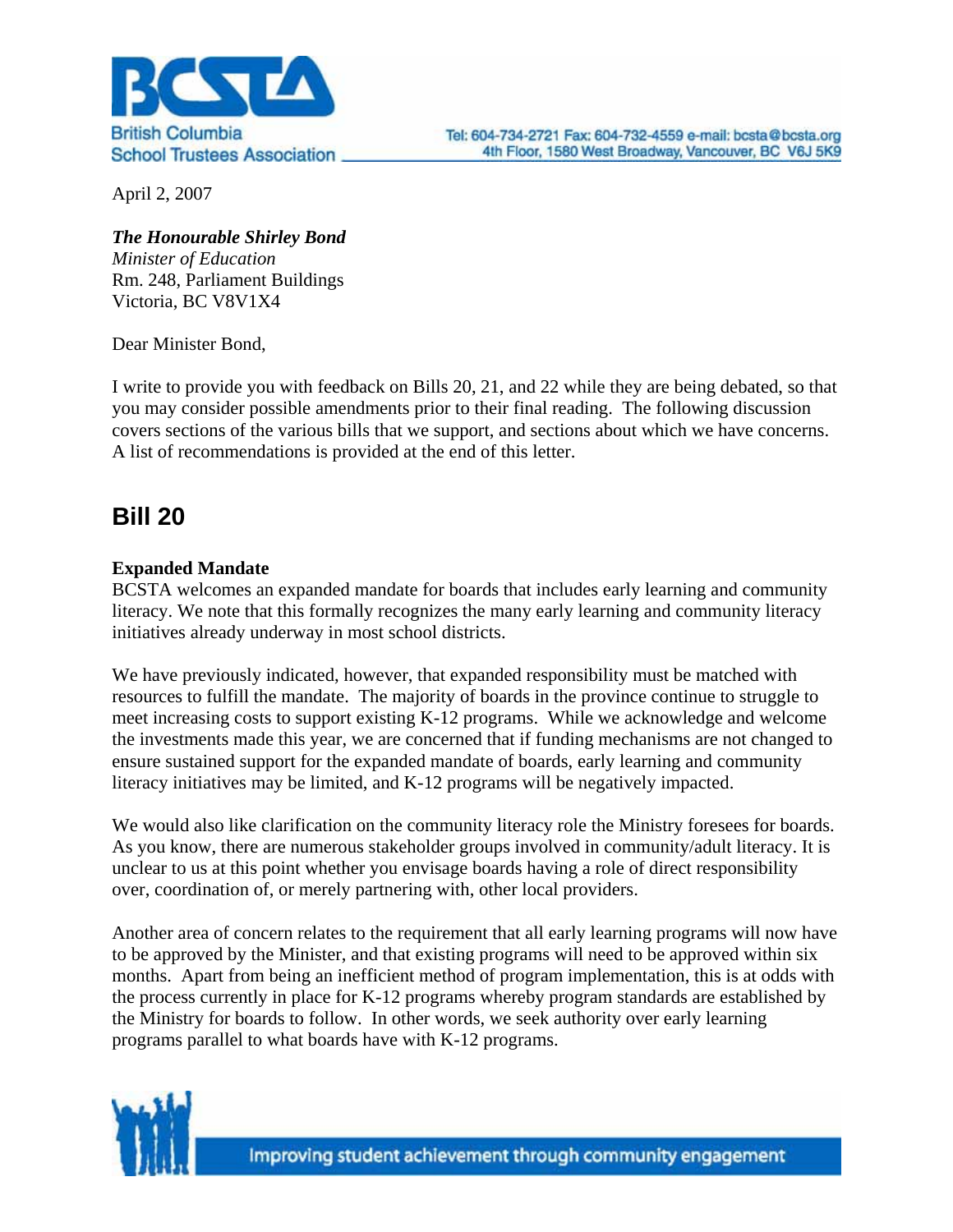#### **Change of Name to Boards of Education**

BCSTA recognizes that the term "Boards of Education" is more consistent with the expanded mandate proposed in Bill 20. We are pleased that the title of "school trustee" has been maintained.

### **Achievement Contracts**

We have concerns about the implementation of the new achievement contracts. While we support in general that targets provide a focus for efforts to achieve improvement, we are concerned that too much emphasis may be placed on the attainment of percentage or numerical targets, with the potential of limiting attention of areas of student achievement that are equally important, but less quantitative in nature.

Since missed targets may be possible grounds for the dismissal of a board, we have particular concerns about how targets would be established, and for the ultimate accuracy of the data used to determine a board's attainment of the targets. Targets should be established through a collaborative process, using various kinds of qualitative and quantitative information.

Furthermore, while it is true that there has been some plateauing of the percentages of achievement results across the province on the existing large-scale measures, making progress on closing the existing gaps is not as simple as just increasing a target number. The students who currently make up the majority of those not achieving have the greatest challenges to overcome. Many of these students come from community and family situations that negatively impact chances for academic success. Lack of progress for these students is not caused by board complacency, but rather as a result of the significant complexity of meeting the needs of these students. To some degree, this is similar to the class size issue, in that just changing the numbers does not necessarily result in increased achievement.

We would argue that real advances in achievement will be gained by improvements to capacity – such as increased training and resources for classroom teachers, increased specialist staffing to provide direct support for challenged students, and increased opportunities for collaboration among educators to build capacity across the district. While some of these are within the control of boards, their full implementation requires resources beyond what current district budgets often allow.

### **Superintendents of Achievement**

In previous discussions we have called for and endorsed increased support for school districts, particularly in the area of developing leadership skills that will enhance student achievement. The "supportive" role of the Superintendents of Achievement is, therefore, commendable. We strongly encourage the Ministry to place significant emphasis on the positive supportive aspects of the SOA role. We expect that the inspector role of the SOA will be minimal.

We believe that the current staffing complement of SOAs may not be sufficient to adequately fulfill this supportive developmental role. We encourage you to ensure that that this portfolio is adequately resourced.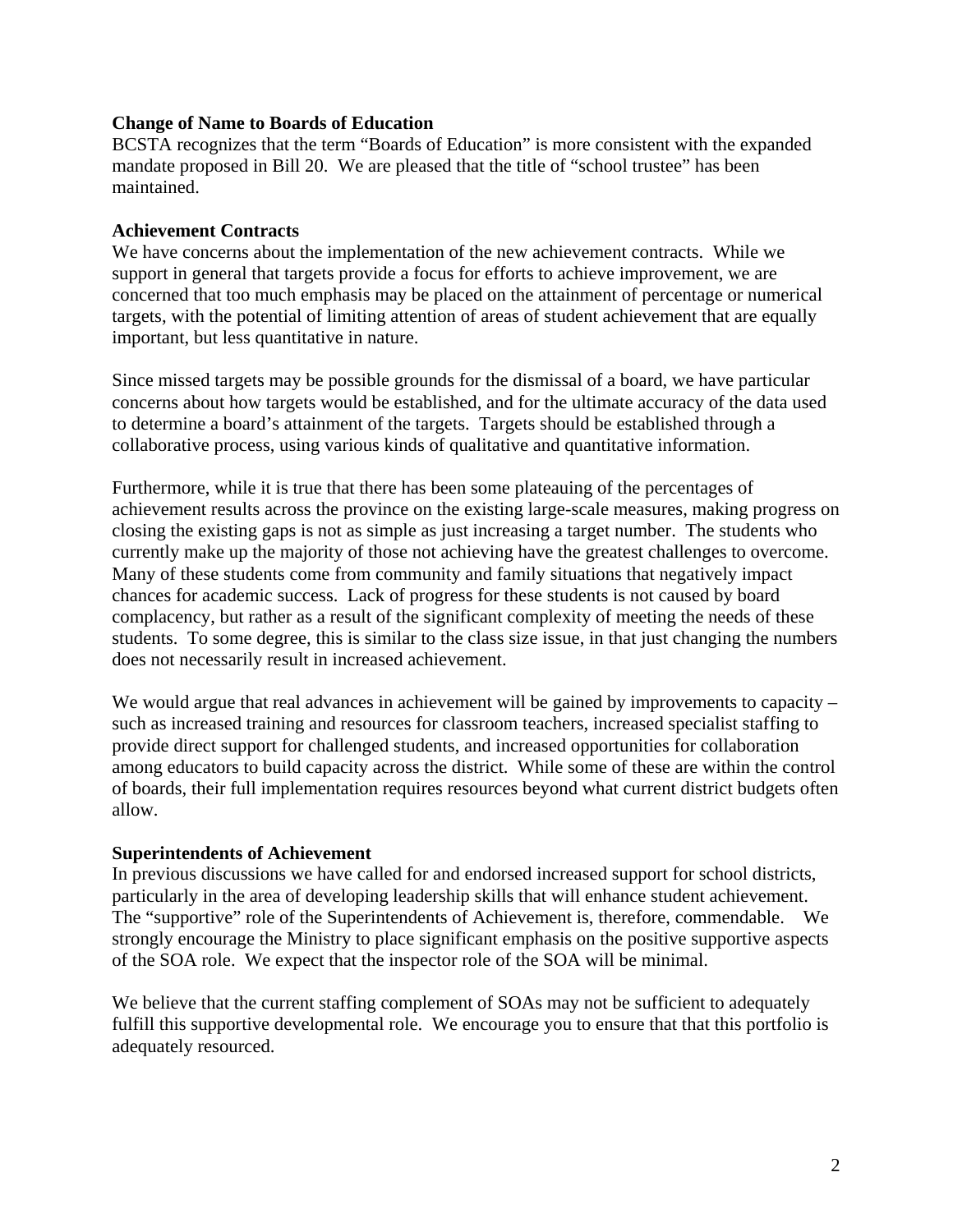### **Parent and Student Appeals**

We have very strong concerns regarding the parent and student appeals provisions in this bill. It would appear that this provision means that boards would no longer have final decision-making ability on Section 11 appeals. This opens a door that not only significantly erodes local autonomy, but may also deter decision-making, and potentially invites a flood of appeals that would consume the time and resources of the Superintendents of Achievement.

As locally elected representatives, school trustees are directly accountable to their communities. When difficult decisions are made by district staff or boards – some of which will invariably not be well received by individual students or parents – it is the local board that must be able to adjudicate appeals. The existing provisions of judicial review already provide an adequate safety net to ensure procedural fairness. Adding another layer of appeal takes away from the authority of local boards, and consequently, their credibility as being locally accountable.

We also have strong concerns about the quasi-judicial processes that are envisaged for the adjudications. The ability to summon witnesses and the ability for parties to call and crossexamine witnesses add an unnecessary level of complexity to the current appeal procedures that to our knowledge are not problematic.

This bill raises the possibility that the SOAs will be inundated with requests from parents and students unhappy with a host of decisions, including those on class placement, suspensions, and grade configurations, to name a few. The number of possible appeals has the potential to make the procedure ineffective, and to detract from the main role of the SOA.

A related concern is the potential costs associated with the appeals. These include the costs to boards of implementing resolutions imposed by a non-accountable adjudicator, as well as legal costs to the system in general and boards in particular. Being involved in another layer of reviews would also result in significant time commitments for district staff, reducing attention to instructional leadership.

We recommend that the SOA role be limited in the appeal process to one of providing support to boards on appeals, particularly when a board is considering an appeal of a school superintendent's decision. Such a change would maintain a board's authority, and improve the support role of the SOA.

We strongly urge you to consider amendments to this section of Bill 20 that would either remove or significantly limit the scope of appeals.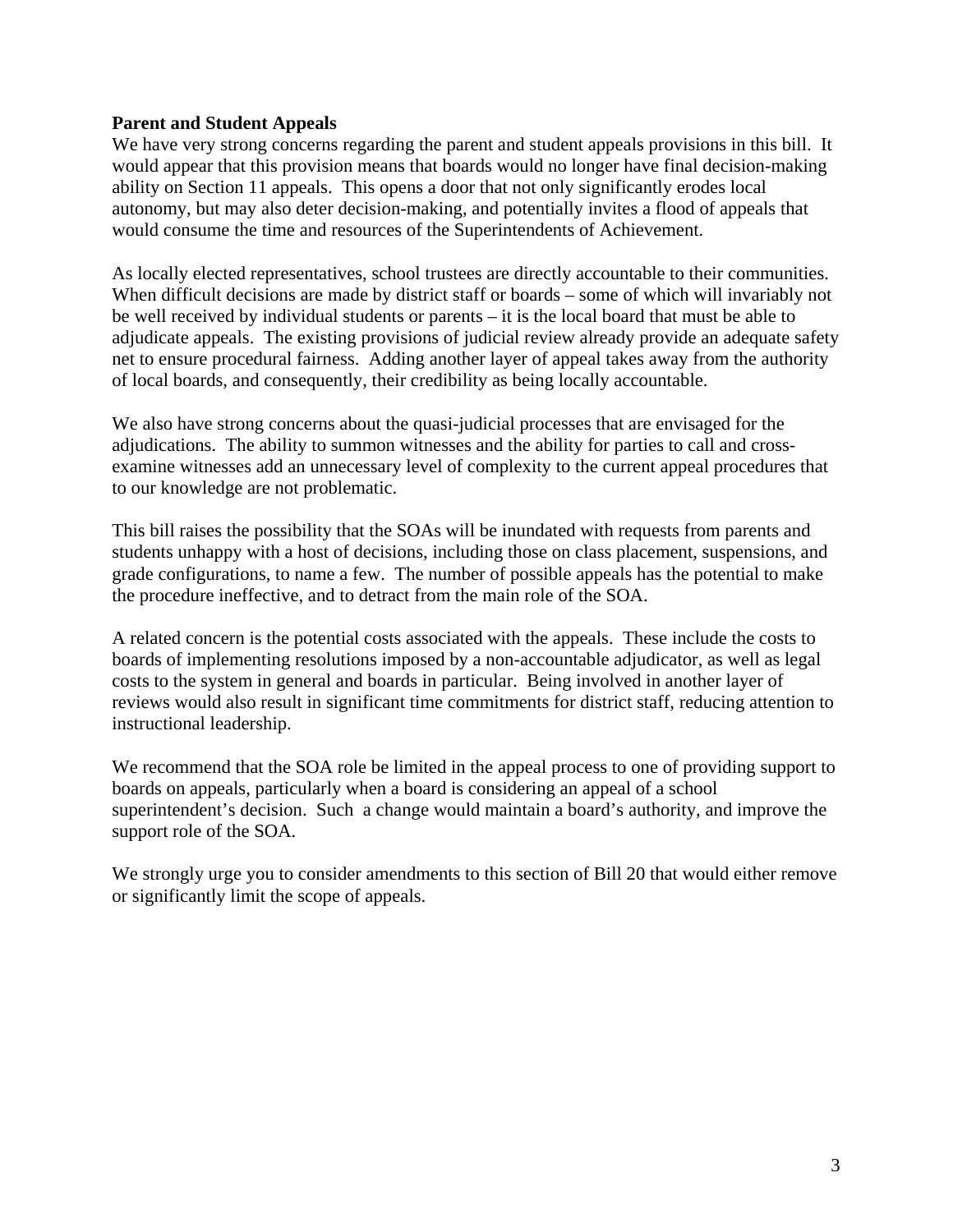### **Administrative Directives**

The provisions for administrative directions also give us very significant concerns. While we assume that the purpose of the administrative directives is to provide the Minister and the SOAs with a mechanism to enforce the achievement contracts, we feel strongly that the provision is too sweeping and represents a violation of the principle of co-governance of the education system, in which each of the co-governors respects the jurisdiction of the other. Boards have a distinctive democratic responsibility, and the imposition of administrative directives changes the fundamental principle of local accountability. Any unpopular decision of a board that is overridden by an administrative direction would destabilize local decision-making and have no direct accountability back to the local community. Furthermore, there could be undue pressure exerted on MLAs and the Minister to intervene on invariably controversial decisions such as school closures.

The Minister already has the authority to intervene in a district if a board is failing to fulfill its responsibilities under the *Act*, and we do not believe that a mechanism of this nature is needed. We strongly urge you to remove the administrative directives provision from Bill 20.

### **School Fees**

BCSTA is very pleased that you have introduced changes that will permit boards to collect fees for musical instruments and apprenticeship tools. This measure will help to preserve important programs. The application of local hardship policies will ensure that all students will continue to have equal access to these learning opportunities.

While we are also pleased that fees can be collected for specialty academies, we are concerned that including a requirement of School Planning Council approval for these fees muddies the water of accountability. SPCs have no direct accountability to the public, and continue to experience challenges in representation and decision-making. It is unclear how SPCs would reach democratically representative and locally accountable decisions in these matters. SPC membership can change significantly from year to year based on the availability and willingness of the representatives. It could also potentially alter the composition and focus of SPCs by encouraging individuals for or against a specialty academy to seek membership, rather than those interested in focusing on the broader improvement goals of the school.

We also have concerns about non-elected individuals making decisions that affect the allocation of public funds, since it is not just additional fees, but also district operating funds, that run specialty academies. This provision could also result in funding instability to specialty academies and jeopardize their ability to attract students.

As well, there are potential complications for specialty academies that are actually district programs but are located in a single school. The ability for a single SPC to not approve funding for a program at a particular school narrows a board's ability to provide specialty academies to students throughout the district.

We urge you to replace the provision for School Planning Council approval of the establishment of specialty academy fees with a provision that provides SPCs with the opportunity for input.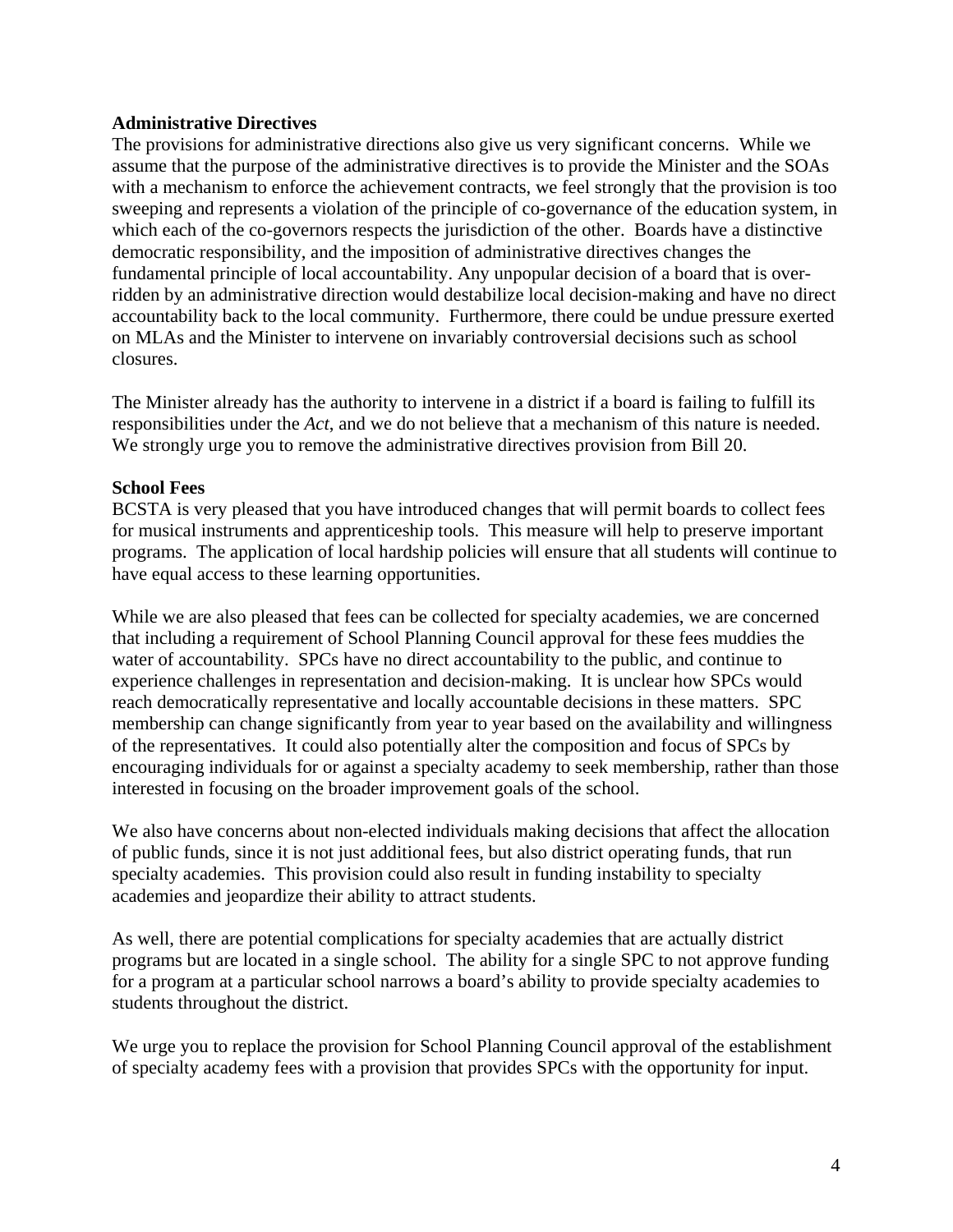# **Bill 21**

## **Teacher Employment Registry/Employers List**

As BCSTA has long advocated for a teacher employment registry, we are very pleased that it will be implemented under Bill 21. We have one concern about the restrictions on the use of the registry information to the time of hire. We suggest that this be extended so that "employers" as well as "prospective employers" be able to make use of the information contained in the list, e.g., to check if a current employee correctly disclosed previous education system employers, particularly for the year preceding hiring. At the time of hire, the registry may not reflect the preceding year's employment since districts only report annually. Teachers on call may have a number of employers and come on staff at varying times of year.

## **Teacher Discipline Notification and Online Registry**

BCSTA is also pleased to see the inclusion of the online teacher discipline registry in Bill 21, as it is a step in the right direction of increasing student safety.

## **Reporting Requirements**

BCSTA appreciates the removal of the requirement for the College of Teachers to delay investigations until grievances have been resolved.

As it is also common for school principals to exercise some disciplinary authority over teachers – at least to the level of written reprimand or disciplinary letter – it is not clear from the proposed amendments to the *Act* whether this level of discipline issued by principals falls within the reporting requirements.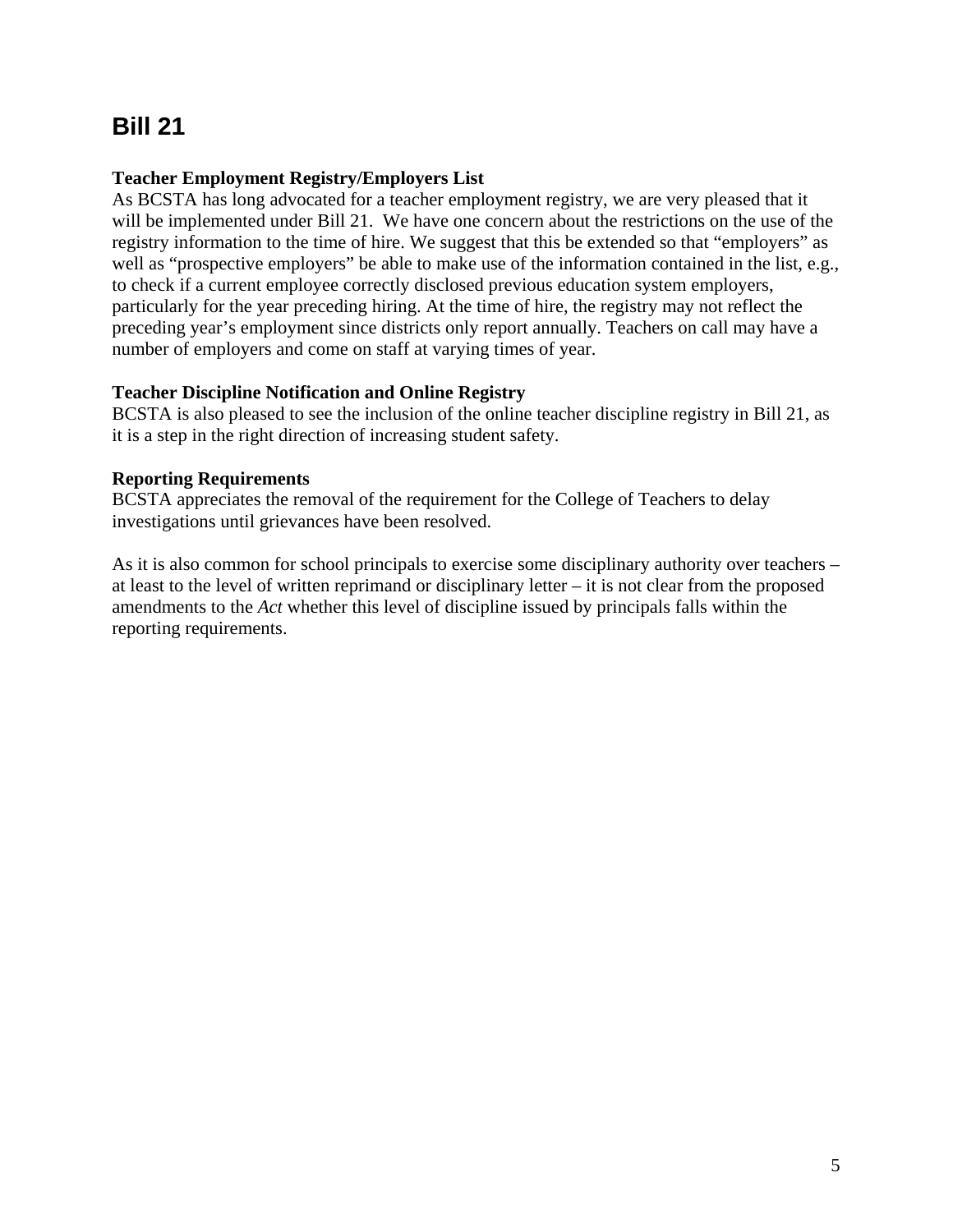# **Bill 22**

## **Mandatory Code of Conduct**

BCSTA is supportive of the need for codes of conduct. Indeed, boards have high expectations for the conduct of not only students, but staff, volunteers, visitors, and themselves. We expect provincial standards not to be too prescriptive. School districts need authority to set policies that reflect local circumstances.

We look forward to the opportunity to consult with you on the development of the provincial standards.

## **Provincial Funding Announcement Change**

We have no concern with the change of date regarding the announcement of the provincial funding envelope, providing the announcement of district funding is not delayed past the current March  $15<sup>th</sup>$  deadline.

## **Changes to the Operations to School District Businesses**

BCSTA agrees with the intent of the proposed amendments for greater transparency to the operation of school district businesses. We would appreciate further clarification, however, on the rationale for repealing the provision that permitted school district businesses to issue diplomas.

## **Ministry Reimbursement to Students**

We are unclear on the intent and rationale for the provisions that will allow the Minister to designate educational activities for which a student may be reimbursed by the Ministry. We would be concerned if the money for reimbursements decreased school board operating grants. We also see the potential for the erosion and fragmenting of local public school programs if students are reimbursed for attending non-public programs.

## **Personal Education Numbers**

We support the expansion of the use of personal education numbers. This will help to track student success and better inform us on how to better prepare students for post-secondary education.